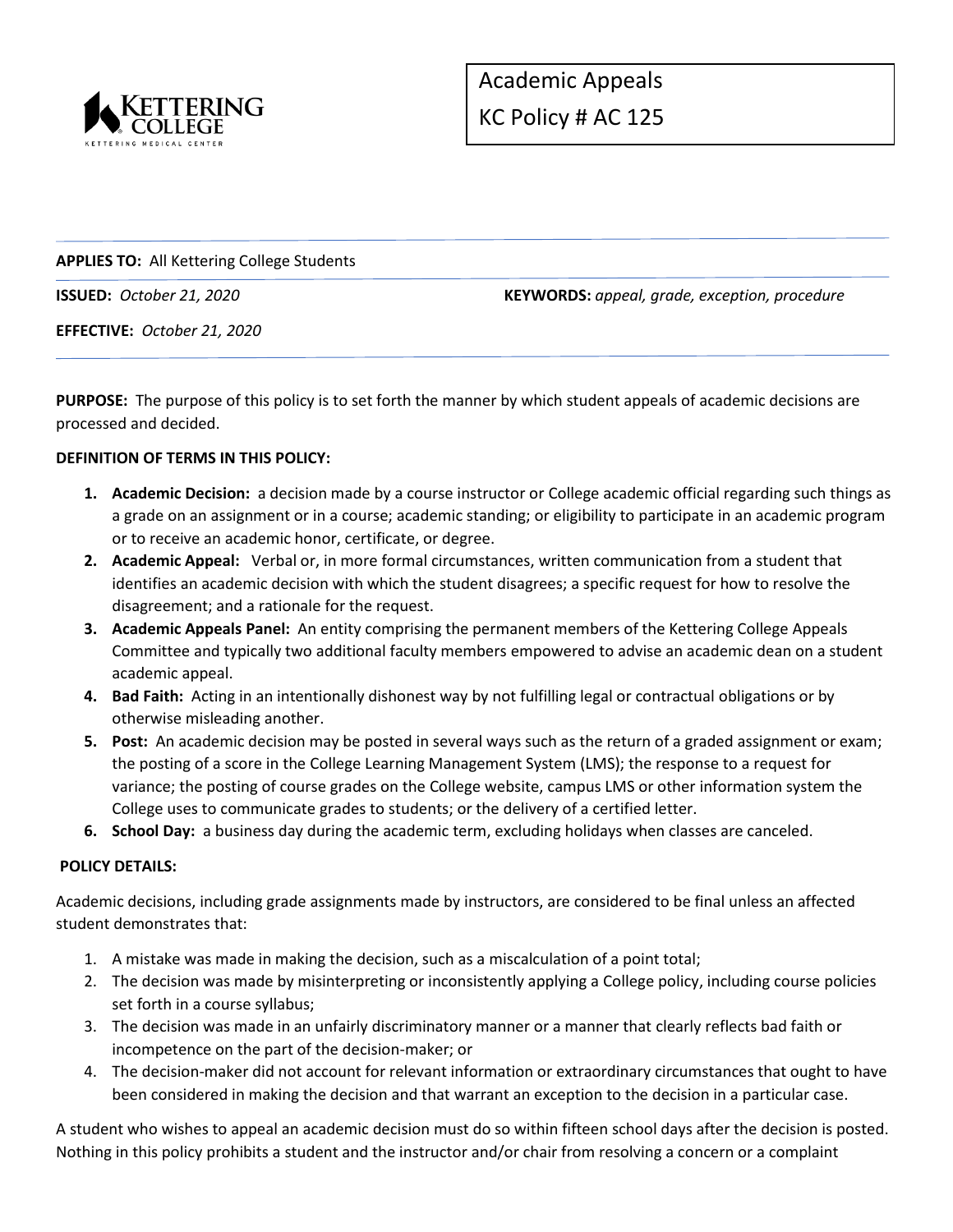

informally. However, in order for a student to participate in academic appeals process at Kettering College the student must follow the procedure outlined below. Beyond the initial conferences described below an appeal must be in writing and should note which specific reason(s), as outlined above, the student claims in support of the appeal for an alteration of the earlier decision. The student should attach all available supporting documentation and should, if appropriate, identify persons who can provide evidence relevant to the appeal. The procedure provided here will be used, including adherence to all relevant dates and timeframes, unless an academic dean provides written authorization of modifications.

### **PROCEDURE**

# **Steps for appealing a decision initially made by an instructor regarding a particular course**

**Step One – Meet with the Instructor:** The student shall first discuss the academic decision with the instructor in an informal conference immediately after its occurrence, but no later than fifteen school days after the decision is posted.

**Step Two – Appeal to the Chair:** If the student is dissatisfied with the results of Step One, he/she may submit a written appeal to the department chair and/or program director whose department and/or program offers the particular course within fifteen school days of the initial posting of the original academic decision. The department chair and/or program director, in consultation with the instructor, shall reply in writing within fifteen school days of receipt of the written appeal and shall state and affirm the decision, modify the decision, or overturn the decision based on information received subsequent to the conference described in Step One. This reply will be reported to all persons currently involved— the student and the instructor—and will be filed in the permanent files of the department and/or program.

**Step Three – Appeal to the Dean:** If the student is dissatisfied with the results of Step Two, he/she may submit a written appeal of the decision from Step Two, within fifteen school days of receipt of the written decision of Step Two, to the office of the academic dean. The academic dean who oversees the course where the appeal originated will ordinarily adjudicate the appeal. The dean may decide the case directly or may decide to convene an academic appeals panel, as described below, to review the appeal and advise the dean on its merit. If the dean is directly involved in the course or believes that some other conflict of interest prevents the dean from deciding the appeal impartially, that dean may refer the case to an alternate academic dean colleague. The alternate academic dean colleague will always convene an academic appeals panel as described below.

**Direct Adjudication of the Appeal by the Dean:** If a panel is not convened and the dean adjudicates the case directly, the dean shall reply in writing within fifteen school days of receiving the appeal and shall state the decision of Step Two and affirm, modify, or overturn the decision.

**Adjudication with Advice from an Academic Appeals Panel:** If the appeals panel is convened to review the appeal and advise the dean on its merit, the panel will comprise, in addition to the permanent members of the panel, two faculty members: one chosen by the student, and one chosen by the instructor. The appeal shall be considered at a meeting of the appointed panel. This shall be commenced within fifteen school days following receipt of the appeal by the dean. The panel shall report its findings and any recommendations to the dean within fifteen school days of its initial meeting. The dean shall reply to the student in writing within fifteen school days of receiving the panel's report and shall state the decision of Step Two and affirm, modify, or overturn the decision.

The decision of the dean is final. The reply generated in either situation will be reported to all persons currently involved—the student, the instructor, the department chair and/or program director, the dean, and, if convened, the